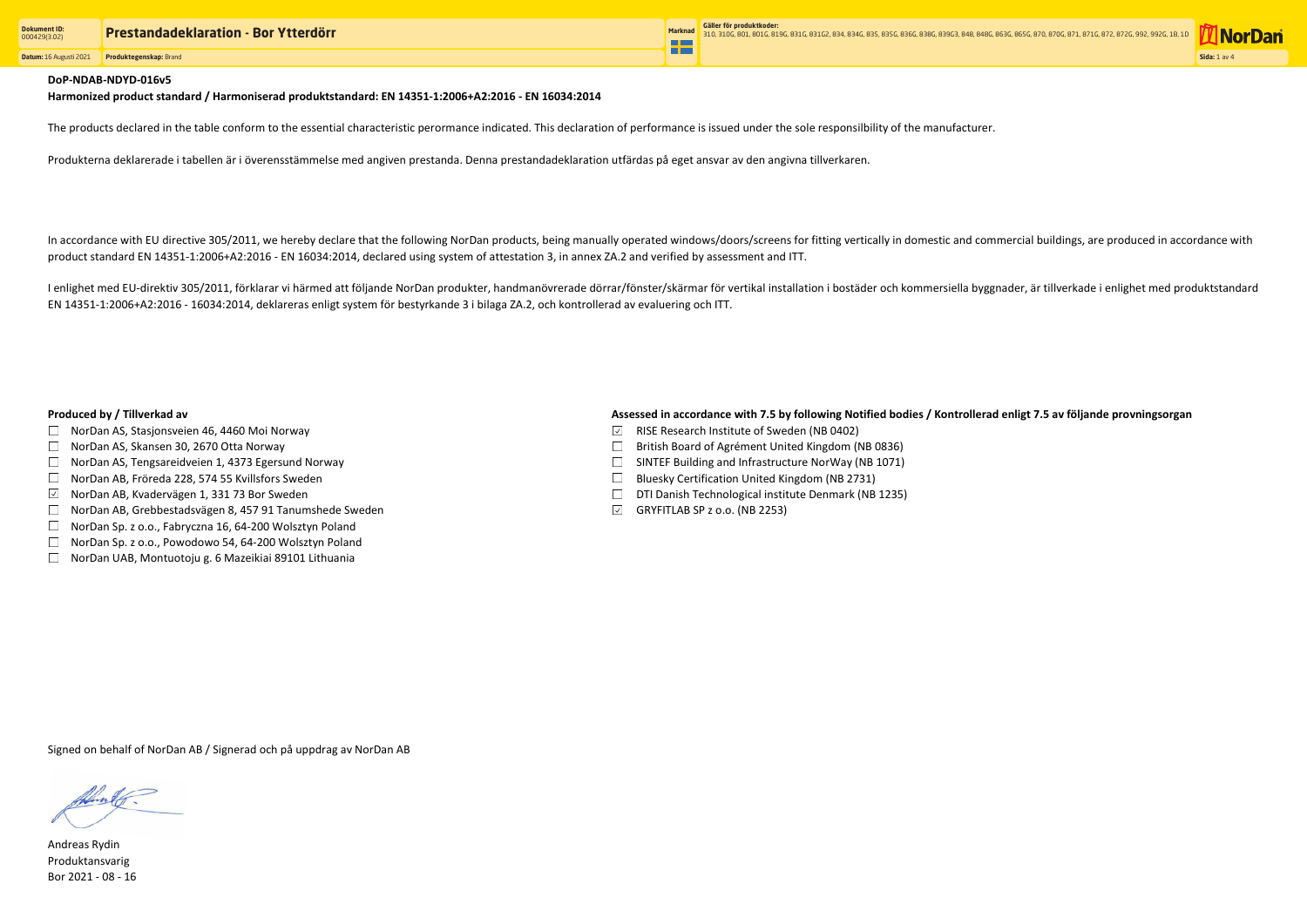# **Prestandadeklaration - Bor Ytterdörr**

æ

**Datum:** 16 Augusti 2021 **Produktegenskap:** Brand

## **Dokument ID:** 000429(3.02)

**Sida:** 2 av 4

**Marknad Gäller för produktkoder:** 310, 310G, 801, 801G, 819G, 831G, 831G2, 834, 834G, 835, 835G, 836G, 838G, 839G3, 848, 848G, 863G, 865G, 870, 870G, 871, 871G, 872, 872G, 992, 992G, 1B, 1D

| EN 1435<br>1:2006<br>A2:201<br>Table | EN 14351-<br>1:2006 +<br>A2:2016 | EN<br>16034:2014 | 'roduct group / Produktgrupp                                | $1B/1D$ #1                                  | $1B/1D$ #2                                                              | $1B/1D$ #3                                                                                                                                            | $1B/1D$ #4                                                                                                                                         | 1B/1D #5                                                                |
|--------------------------------------|----------------------------------|------------------|-------------------------------------------------------------|---------------------------------------------|-------------------------------------------------------------------------|-------------------------------------------------------------------------------------------------------------------------------------------------------|----------------------------------------------------------------------------------------------------------------------------------------------------|-------------------------------------------------------------------------|
|                                      |                                  |                  | Product Codes / Produktkoder                                | 310, 801, 834, 835, 848, 870, 871, 872, 992 | 819G *a, 836G *a, 831G *a, 848G *a                                      | 310G *c, 801G *a, 831G2 *a, 834G *b,<br>835G *b, 839G3 *a, 863G *a, 865G *c,<br>872G *a, 992G *b                                                      | 838G *a, 870G *b                                                                                                                                   | 871G *b                                                                 |
|                                      |                                  |                  | Resistance to Windload / Motstånd mot vindlast              | 3C (1200 Pa)                                | 3C (1200 Pa)                                                            | 3C (1200 Pa)                                                                                                                                          | 3C (1200 Pa)                                                                                                                                       | 3C (1200 Pa)                                                            |
|                                      |                                  |                  |                                                             | EN 12211:2016                               | EN 12211:2016                                                           | EN 12211:2016                                                                                                                                         | EN 12211:2016                                                                                                                                      | EN 12211:2016                                                           |
|                                      |                                  |                  | Test and Classification / Test och classification           | EN 12210:2016                               | EN 12210:2016                                                           | EN 12210:2016                                                                                                                                         | EN 12210:2016                                                                                                                                      | EN 12210:2016                                                           |
|                                      |                                  |                  | Notified Body / ackrediterat organ                          | 0402                                        | 0402                                                                    | 0402                                                                                                                                                  | 0402                                                                                                                                               | 0402                                                                    |
| $1 + 2$                              | 4.2                              | $\sim$           | Test Report / Testrapport                                   |                                             |                                                                         |                                                                                                                                                       |                                                                                                                                                    |                                                                         |
|                                      |                                  |                  | 1) Outward opening / Utåtgående                             | 1) 3P04469-17 Jun. 2013                     | 1) 3P04469-17 Jun. 2013                                                 | 1) 3P04469-17 Jun. 2013                                                                                                                               | 1) 3P04469-17 Jun. 2013                                                                                                                            | 1) 3P04469-17 Jun. 2013                                                 |
|                                      |                                  |                  | 2) Inward opening / Inåtgående                              | 2) 4P04379 Jun. 2014                        | 2) 4P04379 Jun. 2014                                                    | 2) 4P04379 Jun. 2014                                                                                                                                  | 2) 4P04379 Jun. 2014                                                                                                                               | 2) 4P04379 Jun. 2014                                                    |
|                                      |                                  |                  | Size tested (Frame WxH) / Teststorlek (Karm BxH)            | 1190x2188 mm                                | 1190x2188 mm                                                            | 1190x2188 mm                                                                                                                                          | 1190x2188 mm                                                                                                                                       | 1190x2188 mm                                                            |
|                                      |                                  |                  | Watertightness (A) / Vattentäthet (A)                       |                                             |                                                                         |                                                                                                                                                       |                                                                                                                                                    |                                                                         |
|                                      | 4.5                              | $\sim$           | 1) Outward opening / Utåtgående                             | 1) 9A (600 Pa)                              | 1) 9A (600 Pa)                                                          | 1) 9A (600 Pa)                                                                                                                                        | 1) 9A (600 Pa)                                                                                                                                     | 1) 9A (600 Pa)                                                          |
|                                      |                                  |                  | 2) Inward opening / Inåtgående                              | 2) 8A (450 Pa)                              | 2) 8A (450 Pa)                                                          | 2) 8A (450 Pa)                                                                                                                                        | 2) 8A (450 Pa)                                                                                                                                     | 2) 8A (450 Pa)                                                          |
|                                      |                                  |                  |                                                             | EN 1027:2000                                | EN 1027:2000                                                            | EN 1027:2000                                                                                                                                          | EN 1027:2000                                                                                                                                       | EN 1027:2000                                                            |
| 3                                    |                                  |                  | Test and Classification / Test och classification           | EN 12208:2000                               | EN 12208:2000                                                           | EN 12208:2000                                                                                                                                         | EN 12208:2000                                                                                                                                      | EN 12208:2000                                                           |
|                                      |                                  |                  | Notified Body / ackrediterat organ                          | 0402                                        | 0402                                                                    | 0402                                                                                                                                                  | 0402                                                                                                                                               | 0402                                                                    |
|                                      |                                  |                  |                                                             | 1) 3P04469-17 Jun. 2013                     | 1) 3P04469-17 Jun. 2013                                                 | 1) 3P04469-17 Jun. 2013                                                                                                                               | 1) 3P04469-17 Jun. 2013                                                                                                                            | 1) 3P04469-17 Jun. 2013                                                 |
|                                      |                                  |                  | Test Report / Testrapport                                   | 2) 4P04379 Jun. 2014                        | 2) 4P04379 Jun. 2014                                                    | 2) 4P04379 Jun. 2014                                                                                                                                  | 2) 4P04379 Jun. 2014                                                                                                                               | 2) 4P04379 Jun. 2014                                                    |
|                                      |                                  |                  | Size tested (Frame WxH) / Teststorlek (Karm BxH)            | 1190x2188 mm                                | 1190x2188 mm                                                            | 1190x2188 mm                                                                                                                                          | 1190x2188 mm                                                                                                                                       | 1190x2188 mm                                                            |
| -5                                   | 4.6                              | $\sim 100$       | Dangerous Substances / Farliga ämnen                        | None                                        | None                                                                    | None                                                                                                                                                  | None                                                                                                                                               | None                                                                    |
|                                      |                                  |                  | Impact resistance (glass) /                                 |                                             |                                                                         |                                                                                                                                                       |                                                                                                                                                    |                                                                         |
|                                      |                                  |                  | Mjuk och tung stöt (mot glas)                               | N/A                                         | class 1                                                                 | class 1                                                                                                                                               | class 1                                                                                                                                            | class 1                                                                 |
|                                      |                                  |                  | Test and Classification / Test och classification           | $\sim$                                      | EN 13049                                                                | EN 13049                                                                                                                                              | EN 13049                                                                                                                                           | EN 13049                                                                |
|                                      | 4.7                              |                  | Notified Body / ackrediterat organ                          |                                             | 0402                                                                    | 0402                                                                                                                                                  | 0402                                                                                                                                               | 0402                                                                    |
|                                      |                                  |                  | Test Report / Testrapport                                   | $\sim$                                      | F526656-A Feb. 2006                                                     | F526656-A Feb. 2006                                                                                                                                   | F526656-A Feb. 2006                                                                                                                                | F526656-A Feb. 2006                                                     |
|                                      |                                  |                  | Size tested (Frame WxH) / Teststorlek (Karm BxH)            | $\sim$                                      | 990x2088 mm                                                             | 990x2088 mm                                                                                                                                           | 990x2088 mm                                                                                                                                        | 990x2088 mm                                                             |
|                                      | 4.8                              | $\sim$           | Load-bearing capacity of safety device / Säkerhetsanordning | <b>NPD</b>                                  | <b>NPD</b>                                                              | <b>NPD</b>                                                                                                                                            | <b>NPD</b>                                                                                                                                         | <b>NPD</b>                                                              |
|                                      |                                  |                  | Test and Classification / Test och classification           | $\sim$                                      | $\sim$                                                                  | $\sim$                                                                                                                                                | $\sim$ $-$                                                                                                                                         | $\sim$                                                                  |
|                                      |                                  |                  | Notified Body / ackrediterat organ                          | $\sim$                                      | $\sim$                                                                  | $\sim$                                                                                                                                                | $\sim$                                                                                                                                             | $\sim$                                                                  |
|                                      |                                  |                  | Test Report / Testrapport                                   | $\sim$                                      | $\sim$                                                                  | $\sim$                                                                                                                                                | $\sim$                                                                                                                                             | $\sim$                                                                  |
|                                      |                                  |                  | Size tested (Frame WxH) / Teststorlek (Karm BxH)            | $\sim$                                      | $\sim$                                                                  | $\sim$                                                                                                                                                | $\sim$                                                                                                                                             | $\sim$                                                                  |
|                                      | 4.9                              |                  | Height and width / Öppningsmått                             | See example                                 | See example                                                             | See example                                                                                                                                           | See example                                                                                                                                        | See example                                                             |
|                                      |                                  |                  | Test and Classification / Test och classification           | EN 12519:2018                               | EN 12519:2018                                                           | EN 12519:2018                                                                                                                                         | EN 12519:2018                                                                                                                                      | EN 12519:2018                                                           |
|                                      |                                  |                  | Notified Body / ackrediterat organ                          | N/A                                         | N/A                                                                     | N/A                                                                                                                                                   | N/A                                                                                                                                                | N/A                                                                     |
|                                      |                                  |                  | Fest Report / Testrapport                                   | N/A                                         | N/A                                                                     | N/A                                                                                                                                                   | N/A                                                                                                                                                | N/A                                                                     |
|                                      |                                  |                  | Calculation examples clear opening 90° (w x h) /            | Outward: 990 x 2088 = 815 x 2006            | Outward: 990 x 2088 = 815 x 2006                                        | Outward: 990 x 2088 = 815 x 2006                                                                                                                      | Outward: 990 x 2088 = 815 x 2006                                                                                                                   | Outward: 990 x 2088 = 815 x 2006                                        |
|                                      |                                  |                  | Beräkningsexempel m öppningsmått vid 90º (b x h)            | Inward: 990 x 2088 = 799 x 2006             | Inward: 990 x 2088 = 799 x 2006                                         | Inward: 990 x 2088 = 799 x 2006                                                                                                                       | Inward: 990 x 2088 = 799 x 2006                                                                                                                    | Inward: 990 x 2088 = 799 x 2006                                         |
|                                      | 4.10                             |                  | Ability to release / Nödöppningsfunktion                    | <b>NPD</b>                                  | <b>NPD</b>                                                              | <b>NPD</b>                                                                                                                                            | <b>NPD</b>                                                                                                                                         | <b>NPD</b>                                                              |
|                                      |                                  |                  | Test and Classification / Test och classification           | $\sim$                                      | $\sim$                                                                  | $\sim$                                                                                                                                                | $\sim$                                                                                                                                             | $\sim$                                                                  |
| 9                                    |                                  |                  | Notified Body / ackrediterat organ                          | $\sim$                                      | $\sim$ $ \sim$                                                          | $\sim$                                                                                                                                                | $\sim$                                                                                                                                             | $\sim$                                                                  |
|                                      |                                  |                  | Test Report / Testrapport                                   |                                             | $\sim$                                                                  | $\sim$                                                                                                                                                | $\sim$                                                                                                                                             | $\sim$                                                                  |
|                                      |                                  |                  | Size tested (Frame WxH) / Teststorlek (Karm BxH)            | $\sim$                                      | $\sim$                                                                  | $\sim$                                                                                                                                                | $\sim$                                                                                                                                             | $\sim$                                                                  |
|                                      | 4.11                             | $\sim$           | Accoustics / Ljuddämpning                                   | Rw(C;Ctr)=40 (-2; -4) dB                    | Rw(C;Ctr)=35 (-3; -4) dB                                                | *a, b) Rw(C;Ctr)=35 (-3; -4) dB<br>*c) Rw(C;Ctr)=35 (0; -1) dB                                                                                        | *a) Rw(C;Ctr)=36 (0; -1) dB<br>*b) Rw(C;Ctr)=35 (-3; -4) dB                                                                                        | Rw(C;Ctr)=40 (-1; -3) dB                                                |
|                                      |                                  |                  | Note: Glas tested / Glas testad                             | N/A                                         | *a) IGU (6,76LE+18+17,3 Pyrobel)<br>w/double gasket / m/dubbel tättlist | *a) IGU (6,76LE+18+17,3 Pyrobel)<br>w/double gasket / m/dubbel tättlist<br>*b, c) IGU (6,76LE+16+17,3 Pyrobel)<br>w/double gasket / m/dubbel tättlist | *a) IGU (6,76LE+18+17,3 Pyrobel)<br>w/double gasket / m/dubbel tättlist<br>*b) IGU (6,76LE+16+17,3 Pyrobel)<br>w/double gasket / m/dubbel tättlist | *b) IGU (6,76LE+16+17,3 Pyrobel)<br>w/double gasket / m/dubbel tättlist |
| 10                                   |                                  |                  | Test and Classification / Test och classification           | EN ISO 10140-2:2011<br>EN ISO 717-1:2013    | EN ISO 10140-2:2011<br>EN ISO 717-1:2013                                | EN ISO 10140-2:2011<br>EN ISO 717-1:2013                                                                                                              | EN ISO 10140-2:2011<br>EN ISO 717-1:2013                                                                                                           | EN ISO 10140-2:2011<br>EN ISO 717-1:2013                                |
|                                      |                                  |                  | Notified Body / ackrediterat organ                          | 0402                                        | 2253                                                                    | 2253                                                                                                                                                  | 2253                                                                                                                                               | 2253                                                                    |
|                                      |                                  |                  | Test Report / Testrapport                                   | 3P01870 Feb.2013                            | GLA-1316.7/17 E Apr.2017                                                | *a) GLA-1316.7/17 E Apr.2017<br>*b) GLA-1316.9/17 E Apr.2017<br>*c)GLA-1542.1/21 Apr.2021                                                             | *a) GLA-1542.1/21 Apr.2021<br>*b) GLA1316.9/17 E Apr.2017                                                                                          | GLA-1316.8/17 E Apr. 2017                                               |
|                                      |                                  |                  | Size tested (Frame WxH) / Teststorlek (Karm BxH)            | 990x2088 mm                                 | 990x2088 mm                                                             | 990x2088 mm                                                                                                                                           | 990x2088 mm                                                                                                                                        | 990x2088 mm                                                             |

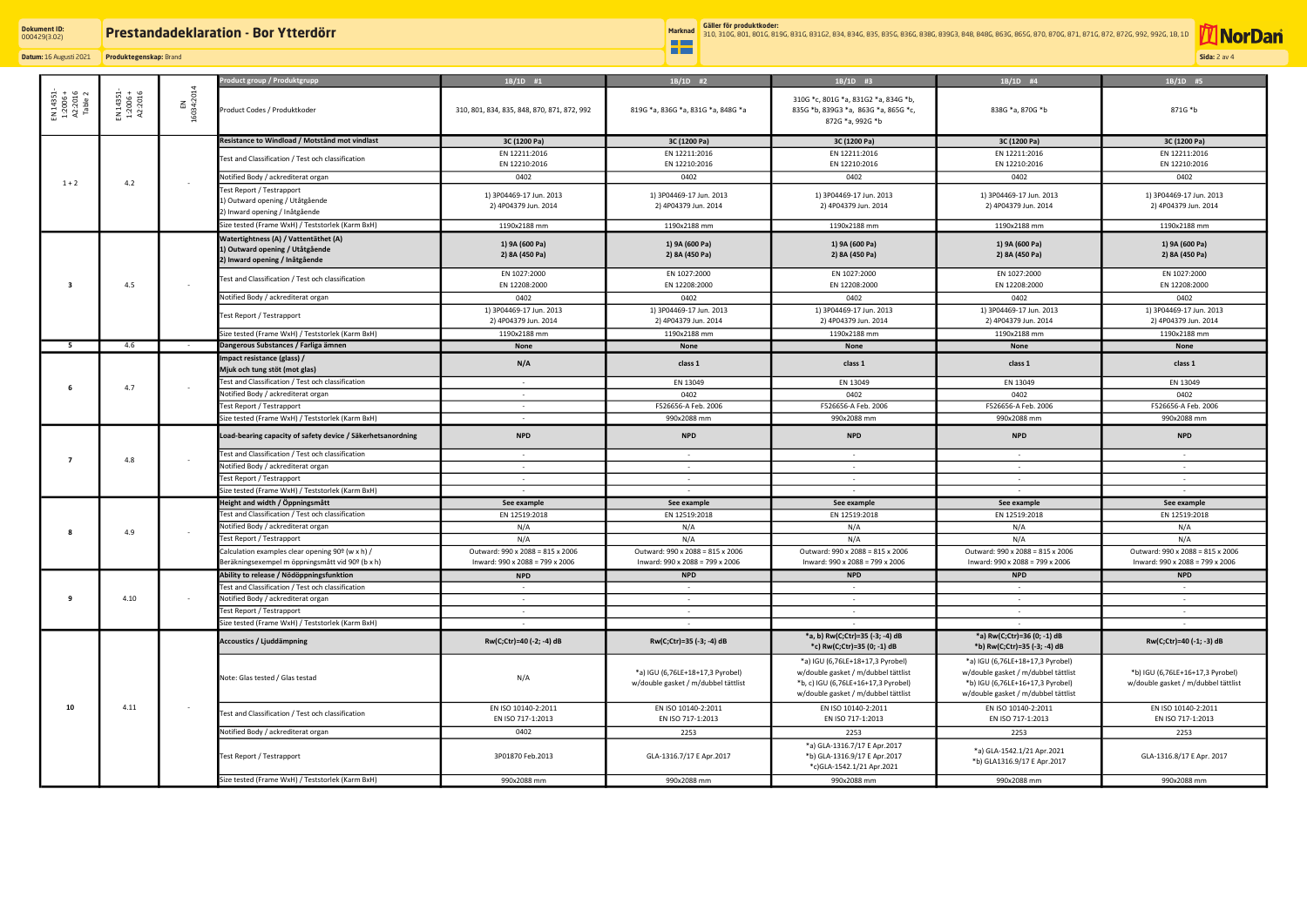æ

**Datum:** 16 Augusti 2021 **Produktegenskap:** Brand

**Sida:** 3 av 4

**T**NorDan

**Marknad Gäller för produktkoder:** 310, 310G, 801, 801G, 819G, 831G, 831G2, 834, 834G, 835, 835G, 836G, 838G, 839G3, 848, 848G, 863G, 865G, 870, 870G, 871, 871G, 872, 872G, 992, 992G, 1B, 1D

|           |                      |        | Thermal transmittance / Värmeisolering Uwin                                                                                                                                                                 | c) 1,1 (W/m2K)                                  | c) 1,3 (W/m2K)                                  | c) 1,4 (W/m2K)                                  | c) 1,5 (W/m2K)                                  | c) 1,6 (W/m2K)                                  |  |  |
|-----------|----------------------|--------|-------------------------------------------------------------------------------------------------------------------------------------------------------------------------------------------------------------|-------------------------------------------------|-------------------------------------------------|-------------------------------------------------|-------------------------------------------------|-------------------------------------------------|--|--|
|           |                      |        |                                                                                                                                                                                                             | d) 1,1 (W/m2K)                                  | d) 1,1 (W/m2K)                                  | d) 1,1 (W/m2K)                                  | d) 1,4 (W/m2K)                                  | d) 1,4 (W/m2K)                                  |  |  |
|           |                      |        | Note: (4.12) Thermal transmittance and (4.13) Radiation properties of a specific product is available from a quotation or order confirmaiton in accordance with EN 14351-1:2006+A2:2016, Table E.1, Note c. |                                                 |                                                 |                                                 |                                                 |                                                 |  |  |
| 11        |                      |        | Notera: (4.12) Värmeisolering och (4.13) Strålningsegenskaper för en specifik produkt, är tillgängligt från en offert eller orderbekräftelse I enlightet med EN 14351-1:2006+A2:2016, Table E.1, Note c.    |                                                 |                                                 |                                                 |                                                 |                                                 |  |  |
|           |                      |        |                                                                                                                                                                                                             | EN ISO 10077-1:2006/AC:2009                     | EN ISO 10077-1:2006/AC:2009                     | EN ISO 10077-1:2006/AC:2009                     | EN ISO 10077-1:2006/AC:2009                     | EN ISO 10077-1:2006/AC:2009                     |  |  |
|           |                      |        | Test and Classification / Test och classification                                                                                                                                                           | EN ISO 10077-2:2012/AC:2012 Program "Therm"     | EN ISO 10077-2:2012/AC:2012 Program "Therm"     | EN ISO 10077-2:2012/AC:2012 Program "Therm"     | EN ISO 10077-2:2012/AC:2012 Program "Therm"     | EN ISO 10077-2:2012/AC:2012 Program "Therm"     |  |  |
|           | 4.12                 | $\sim$ |                                                                                                                                                                                                             | EN 673                                          | EN 673                                          | EN 673                                          | EN 673                                          | EN 673                                          |  |  |
|           |                      |        |                                                                                                                                                                                                             |                                                 |                                                 |                                                 |                                                 |                                                 |  |  |
|           |                      |        | Notified Body / ackrediterat organ                                                                                                                                                                          | 0402                                            | 0402                                            | 0402                                            | 0402                                            | 0402                                            |  |  |
|           |                      |        | General quality control / Allmän kvalitetskontroll                                                                                                                                                          | c) 7P07194-3 Nov. 2017<br>d) P106465-3 Okt.2020 | c) 7P07194-3 Nov. 2017<br>d) P106465-3 Okt.2020 | c) 7P07194-3 Nov. 2017<br>d) P106465-3 Okt.2020 | c) 7P07194-3 Nov. 2017<br>d) P106465-3 Okt.2020 | c) 7P07194-3 Nov. 2017<br>d) P106465-3 Okt.2020 |  |  |
|           |                      |        |                                                                                                                                                                                                             |                                                 |                                                 | c) 990x2088 mm                                  | c) 990x2088 mm                                  | c) 990x2088 mm                                  |  |  |
|           |                      |        | Size tested (Frame WxH) / Teststorlek (Karm BxH)                                                                                                                                                            | c) 990x2088 mm<br>d) 1230x2180 mm               | c) 990x2088 mm<br>d) 1230x2180 mm               | d) 1230x2180 mm                                 | d) 1230x2180 mm                                 | d) 1230x2180 mm                                 |  |  |
|           |                      |        | Calculation examples w/IGU / Beräkningsexempel m/IGU                                                                                                                                                        | N/A                                             | N/A                                             | N/A                                             | N/A                                             | N/A                                             |  |  |
|           |                      |        | Radiation properties / Strålningsegenskaper                                                                                                                                                                 | N/A                                             | 0,75 Lt / 0,70 g                                | 0,75 Lt / 0,70 g                                | 0,75 Lt / 0,70 g                                | 0,75 Lt / 0,70 g                                |  |  |
| $12 + 13$ | 4.13                 | $\sim$ | Test and Classification / Test och classification                                                                                                                                                           | EN 410:2011                                     | EN 410:2011                                     | EN 410:2011                                     | EN 410:2011                                     | EN 410:2011                                     |  |  |
|           |                      |        | Calculation examples w/IGU / Beräkningsexempel m/IGU                                                                                                                                                        |                                                 |                                                 |                                                 |                                                 |                                                 |  |  |
|           |                      |        | *a) IGU (6,76LE+18+17,3 Pyrobel)                                                                                                                                                                            | N/A                                             | *a) 0,75 Lt / 0,70 g                            | *a) 0,75 Lt / 0,70 g                            | *a) 0,75 Lt / 0,70 g                            | *a) 0,75 Lt / 0,70 g                            |  |  |
|           |                      |        | *b) IGU (6,76LE+16+17,3 Pyrobel)                                                                                                                                                                            |                                                 | *b) 0,75 Lt / 0,70 g                            | *b) 0,75 Lt / 0,70 g                            | *b) 0,75 Lt / 0,70 g                            | *b) 0,75 Lt / 0,70 g                            |  |  |
|           |                      |        | Air permability / Lufttäthet                                                                                                                                                                                | 4 (600 Pa)                                      | 4 (600 Pa)                                      | 4 (600 Pa)                                      | 4 (600 Pa)                                      | 4 (600 Pa)                                      |  |  |
|           |                      |        |                                                                                                                                                                                                             | EN 1026:2016                                    | EN 1026:2016                                    | EN 1026:2016                                    | EN 1026:2016                                    | EN 1026:2016                                    |  |  |
|           |                      |        | Test and Classification / Test och klassification                                                                                                                                                           | EN 12207:2000                                   | EN 12207:2017                                   | EN 12207:2017                                   | EN 12207:2017                                   | EN 12207:2017                                   |  |  |
| 14        | 4.14                 | $\sim$ | Notified Body / ackrediterat organ                                                                                                                                                                          | 0402                                            | 0402                                            | 0402                                            | 0402                                            | 0402                                            |  |  |
|           |                      |        | Test Report / Testrapport                                                                                                                                                                                   | 1) 3P04469-17 Jun. 2013                         | 1) 3P04469-17 Jun. 2013                         | 1) 3P04469-17 Jun. 2013                         |                                                 | 1) 3P04469-17 Jun. 2013                         |  |  |
|           |                      |        | 1) Outward opening / Utåtgående                                                                                                                                                                             | 2) 4P04379 Jun. 2014                            | 2) 4P04379 Jun. 2014                            | 2) 4P04379 Jun. 2014                            | 1) 3P04469-17 Jun. 20132) 4P04379 Jun. 2014     | 2) 4P04379 Jun. 2014                            |  |  |
|           |                      |        | 2) Inward opening / Inåtgående                                                                                                                                                                              |                                                 |                                                 |                                                 |                                                 |                                                 |  |  |
|           |                      |        | Size tested (Frame WxH) / Teststorlek (Karm BxH)                                                                                                                                                            | 1190x2188 mm                                    | 1190x2188 mm                                    | 1190x2188 mm                                    | 1190x2188 mm                                    | 1190x2188 mm                                    |  |  |
|           |                      |        | Operating forces / Manövreringsskraft                                                                                                                                                                       | Class 3                                         | Class 3                                         | Class 3                                         | Class 3                                         | Class 3                                         |  |  |
|           |                      |        | <b>Test and Classification / Test och classification</b>                                                                                                                                                    | EN 12217:2015                                   | EN 12217:2015                                   | EN 12217:2015                                   | EN 12217:2015                                   | EN 12217:2015                                   |  |  |
| 15        | 4.16                 |        | Notified Body / ackrediterat organ                                                                                                                                                                          | 0402                                            | 0402                                            | 0402                                            | 0402                                            | 0402                                            |  |  |
|           |                      |        | Fest Report / Testrapport                                                                                                                                                                                   | 7P00042-3 Feb. 2017                             | 7P00042-3 Feb. 2017                             | 7P00042-3 Feb. 2017                             | 7P00042-3 Feb. 2017                             | 7P00042-3 Feb. 2017                             |  |  |
|           |                      |        | Size tested (Frame WxH) / Teststorlek (Karm BxH)                                                                                                                                                            | 990x2088 mm                                     | 990x2088 mm                                     | 990x2088 mm                                     | 990x2088 mm                                     | 990x2088 mm                                     |  |  |
|           |                      |        | Mechanical strength / Hållfasthet<br>Test and Classification / Test och klassification                                                                                                                      | Class 3                                         | Class 3                                         | Class 3                                         | Class 3                                         | Class 3                                         |  |  |
| 16        | 4.17                 |        | Notified Body / ackrediterat organ                                                                                                                                                                          | EN 1192<br>0402                                 | EN 1192<br>0402                                 | EN 1192<br>0402                                 | EN 1192<br>0402                                 | EN 1192<br>0402                                 |  |  |
|           |                      |        | Fest Report / Testrapport                                                                                                                                                                                   | F526656-A Feb. 2006                             | F526656-A Feb. 2006                             | F526656-A Feb. 2006                             | F526656-A Feb. 2006                             | F526656-A Feb. 2006                             |  |  |
|           |                      |        | Size tested (Frame WxH) / Teststorlek (Karm BxH)                                                                                                                                                            | 990x2088 mm                                     | 990x2088 mm                                     | 990x2088 mm                                     | 990x2088 mm                                     | 990x2088 mm                                     |  |  |
| 17        | 4.18                 |        | Ventilation / Ventilation                                                                                                                                                                                   | <b>NPD</b>                                      | <b>NPD</b>                                      | <b>NPD</b>                                      | <b>NPD</b>                                      | <b>NPD</b>                                      |  |  |
|           |                      |        | Test and Classification / Test och classification                                                                                                                                                           | $\sim$                                          | $\sim$                                          | $\sim$                                          | $\sim$                                          |                                                 |  |  |
|           |                      |        | Notified Body / ackrediterat organ                                                                                                                                                                          | $\sim$                                          | $\sim$                                          | $\sim$                                          | $\sim$                                          | $\sim$                                          |  |  |
|           |                      |        | Test Report / Testrapport                                                                                                                                                                                   |                                                 |                                                 |                                                 |                                                 |                                                 |  |  |
|           |                      |        | Size tested (Frame WxH) / Teststorlek (Karm BxH)                                                                                                                                                            | $\sim$                                          | $\sim$                                          | $\sim$                                          | $\sim$                                          | $\sim$                                          |  |  |
| 18        | 4.19                 |        | Bullet resistance / Skottsäkerhet                                                                                                                                                                           | <b>NPD</b>                                      | <b>NPD</b>                                      | <b>NPD</b>                                      | <b>NPD</b>                                      | <b>NPD</b>                                      |  |  |
|           |                      |        | Test and Classification / Test och classification                                                                                                                                                           | $\sim$                                          | $\sim$                                          | $\sim$                                          | $\sim$                                          |                                                 |  |  |
|           |                      |        | Notified Body / ackrediterat organ                                                                                                                                                                          | $\sim$                                          | $\sim$                                          | $\sim$                                          | $\sim$                                          | $\sim$                                          |  |  |
|           |                      |        | Test Report / Testrapport                                                                                                                                                                                   | $\sim$                                          | $\sim$                                          | $\sim$                                          | $\sim$                                          | $\sim$                                          |  |  |
|           |                      |        | Size tested (Frame WxH) / Teststorlek (Karm BxH)                                                                                                                                                            | $\sim$                                          | $\sim$                                          | $\sim$                                          | $\sim$                                          | $\sim$                                          |  |  |
|           |                      |        | Explosion resistance / Säkerhet vid explosion                                                                                                                                                               | <b>NPD</b>                                      | <b>NPD</b>                                      | <b>NPD</b>                                      | <b>NPD</b>                                      | <b>NPD</b>                                      |  |  |
|           | $4.20.1 +$<br>4.20.2 |        | Test and Classification / Test och classification                                                                                                                                                           | $\sim$                                          | $\sim$                                          | $\sim$                                          | $\sim$                                          | $\sim$                                          |  |  |
| $19 + 20$ |                      |        | Notified Body / ackrediterat organ                                                                                                                                                                          | $\sim$                                          | $\sim$                                          | $\sim$                                          | $\sim$                                          | $\sim$                                          |  |  |
|           |                      |        | Test Report / Testrapport                                                                                                                                                                                   | $\sim$ $-$                                      | $\sim$                                          | $\sim$                                          | $\sim$                                          | $\sim$                                          |  |  |
|           |                      |        | Size tested (Frame WxH) / Teststorlek (Karm BxH)                                                                                                                                                            | $\sim 10^{-11}$                                 | $\sim$                                          | $\sim$                                          | $\sim$                                          | $\sim$                                          |  |  |
|           |                      |        | Resistance to repeated opening and closing /<br>Mekanisk livslängd                                                                                                                                          | <b>NPD</b>                                      | <b>NPD</b>                                      | <b>NPD</b>                                      | <b>NPD</b>                                      | <b>NPD</b>                                      |  |  |
| 21        |                      |        | Test and Classification / Test och classification                                                                                                                                                           |                                                 |                                                 |                                                 |                                                 |                                                 |  |  |
|           | 4.21                 |        | Notified Body / ackrediterat organ                                                                                                                                                                          | $\sim$<br>$\sim$                                | $\sim$<br>$\sim$                                | $\sim$<br>$\sim$                                | $\sim$<br>$\sim$                                | $\sim$                                          |  |  |
|           |                      |        | Test Report / Testrapport                                                                                                                                                                                   | $\sim$                                          | $\sim$                                          | $\sim$                                          | $\sim$                                          | $\sim$                                          |  |  |
|           |                      |        | Size tested (Frame WxH) / Teststorlek (Karm BxH)                                                                                                                                                            | $\sim$                                          | $\sim$                                          | $\sim$                                          | $\sim$                                          | $\sim$                                          |  |  |
|           |                      |        | Behavior between different climates /                                                                                                                                                                       | Climate A, D, E = class 2                       | Climate A, D, E = class 2                       | Climate A, D, E = class 2                       | Climate A, D, $E = class 2$                     | Climate A, D, E = class 2                       |  |  |
|           |                      |        | Egenskaper vid oliksidigt klimat                                                                                                                                                                            | (bow 2mm/m)                                     | (bow 2mm/m)                                     | (bow 2mm/m)                                     | (bow 2mm/m)                                     | (bow 2mm/m)                                     |  |  |
| 22        |                      |        | Test and Classification / Test och classification                                                                                                                                                           | EN 12219                                        | EN 12219                                        | EN 12219                                        | EN 12219                                        | EN 12219                                        |  |  |
|           | 4.22                 |        | Notified Body / ackrediterat organ                                                                                                                                                                          | 0402                                            | 0402                                            | 0402                                            | 0402                                            | 0402                                            |  |  |
|           |                      |        | Test Report / Testrapport                                                                                                                                                                                   | 7P00042 Feb. 2017                               | 7P00042 Feb. 2017                               | 7P00042 Feb. 2017                               | 7P00042 Feb. 2017                               | 7P00042 Feb. 2017                               |  |  |
|           |                      |        | Size tested (Frame WxH) / Teststorlek (Karm BxH)                                                                                                                                                            | 990x2088 mm                                     | 990x2088 mm                                     | 990x2088 mm                                     | 990x2088 mm                                     | 990x2088 mm                                     |  |  |